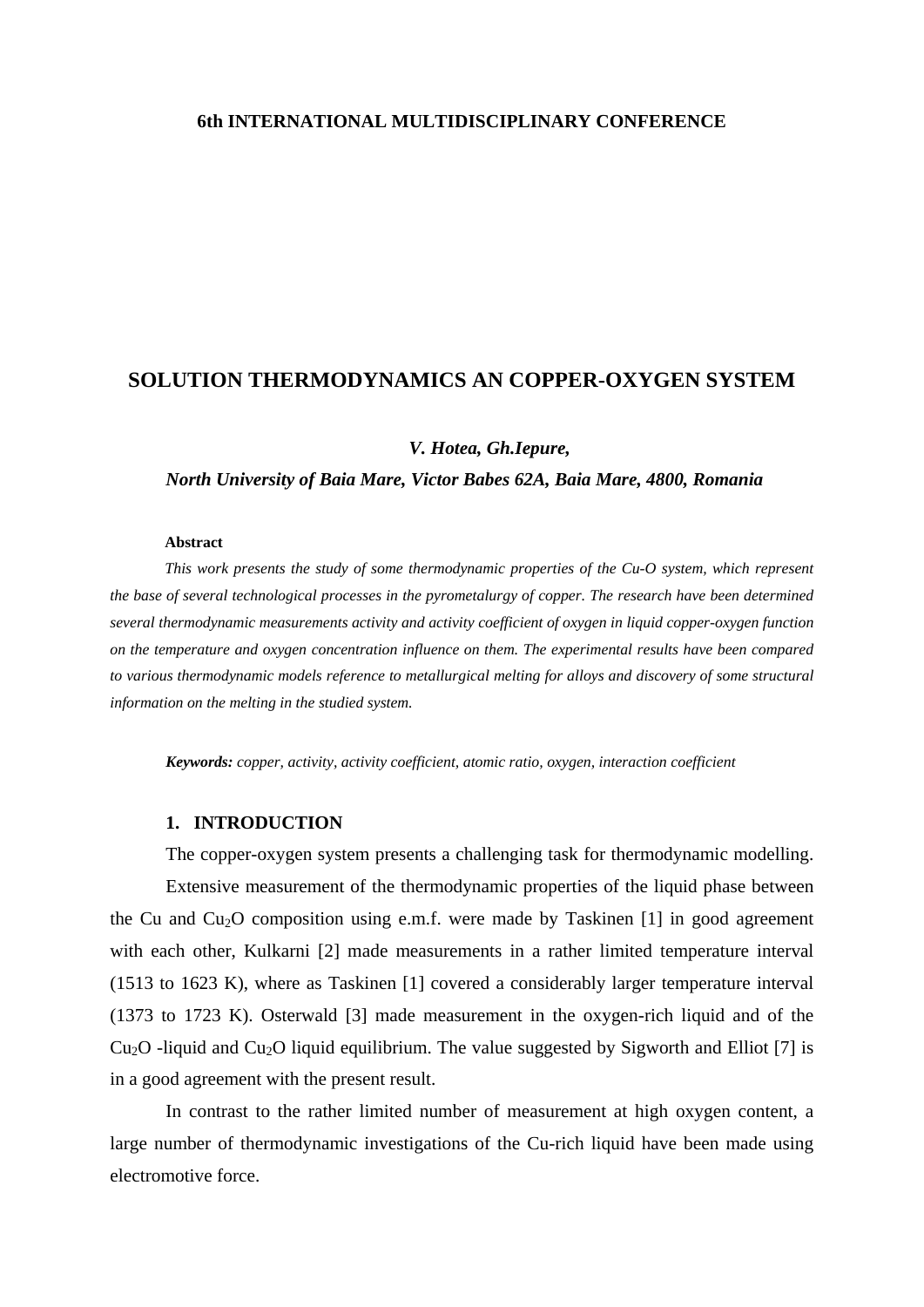The binary intends to determine the activity and oxygen activity coefficient for different concentrations as a temperature function around  $1150-1300^{\circ}$ C.

 Based on the dependence between the activity coefficient and the atomic ratio the activity limit coefficient for solutions at infinite dilution has been determined and with its help it was established the equation of the free standard enthalpy as a function of the reaction temperature:

$$
1/2O_2 \Leftrightarrow [O]_{1\%at.} \tag{1}
$$

 The experiments were realised using an electrochemical method based on the electromotive force of equilibrium measurements for a typical galvanic cell:

Ar, cromel, Cu<sub>(1)</sub> + [O]  
\n
$$
(P'_{O_2})
$$
  
\n $(P'_{O_2})$   
\n $(P'_{O_2})$   
\n $(P'_{O_2})$   
\n $(P'_{O_2})$ 

The difference between oxygen potential of the Cu  $_{(1)}$  + [O] solution and NiO-Ni mechanic mixture determines an electric potential difference between the two cell electrodes (E). Thermodynamically the cell equilibrium is in perfect agreement with the chemical equilibrium of reaction:

$$
[O]_{Cu} + Ni_{(s)} \implies NiO_{(s)} \tag{3}
$$

# **2. EXPERIMENTAL RESULTS**

The research on the Cu-O system have been done at temperatures between 1150 and 1300°C. Based on the electromotive force measurements, the activity and activity coefficients as a function of the atomic ratio and temperature have been calculated.

 Experimental data for activity and activity coefficients, determination as a function of the electromotive force, given by [9]:

$$
\ln \gamma_o = 23211 \frac{E}{T} + \frac{121140}{T} + 2,7793 \ln T - 65,2667 \tag{4}
$$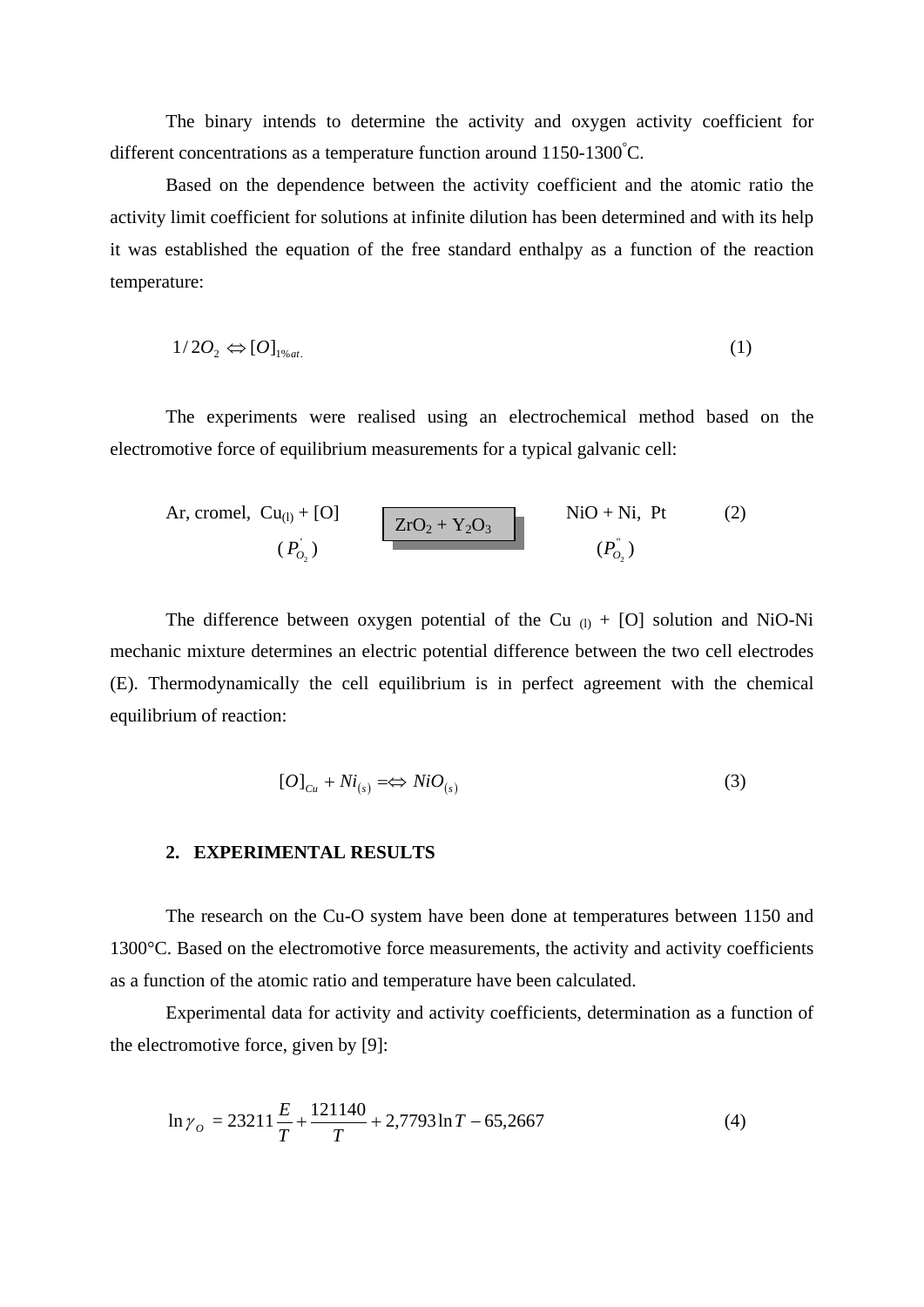and 
$$
\gamma = \frac{a_o}{X_o} \tag{5}
$$

where: E - represents the cell electromotive force;

 $a<sub>o</sub>$  - copper 's oxygen activity;

γ<sub>O</sub> - oxygen activity coefficient;

T - temperature;

 $X<sub>O</sub>$  - oxygen atomic ratio.

 The graphic representation of the activity coefficient logarithm as a function of the oxygen atomic ratio at constant temperature (figure 1-4) emphasises a parabolic variation, which suggests a typical equation [4]:

$$
\ln \gamma_o = \ln \gamma_o^0 + \varepsilon_o^0 X_o + \rho_o^0 X_o^2 \tag{6}
$$

where:  $\gamma_o^0$  - represent the activity limit coefficient;

 $\varepsilon_o^0$  - first order interaction thermodynamic parameter;

 $\rho_o^0$  - second order interaction thermodynamic parameter.

 For the oxygen limit activity coefficient and first interaction thermodynamic parameter determination, a typical parabolic has been considered:  $y = a + bx + cx^2$ where:  $y = \ln \gamma_o$ ;  $x = X_o$  (atomic ratio).

From these notation, we obtain  $b = \ln \gamma_o^0$ ,  $a = \varepsilon_o^0$  and  $c = \rho_o^0$ .

To establish the analytical equations, the least-squares optimisation was used [5].

 After finishing the calculus, the following equation which shown the variation of the activity coefficient as a function of the oxygen atomic ratio for:

$$
T = 1523 \text{ K}
$$
  
ln  $\gamma_o = -1,8635 - 9,135 X_o + 285,357 X_o^2$  (7)

$$
T = 1573 \text{ K}
$$
  
ln  $\gamma_o = -1,640 - 8,607 X_o + 276,700 X_o^2$  (8)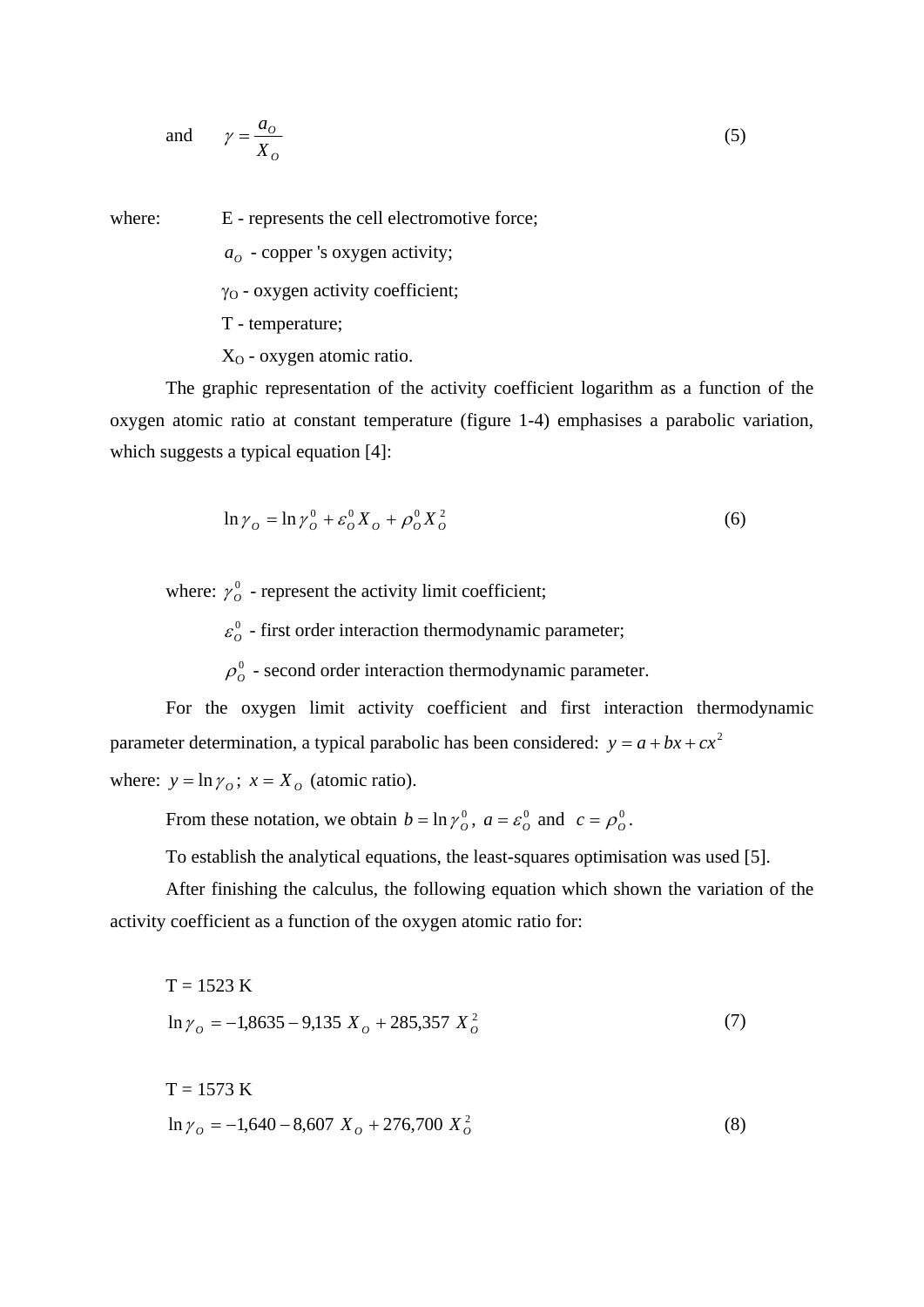T=1523 K  
\n
$$
\ln \gamma_o = -1,4312 - 8,113X_o + 254,100 X_o^2
$$
 (9)

T=1573 K  
\n
$$
\ln \gamma_o = -1,2375 - 7,651 X_o + 246,435 X_o^2
$$
 (10)

 Relation (7-10) were obtained by using medium values determined for each experiment and are graphically represented in figures (1-4).

 From the expressions of the variation equation of the activity coefficient logarithm, activity coefficient values first and second order interaction thermodynamic parameters values were obtained and they are given in table 1.

*Table 1* Activity coefficient logarithm, first and second order interaction thermodynamic parameters value of oxygen in liquid copper

| Nr.            | Т    | ־ ס ע<br>$x = \frac{1}{T}$ .10 <sup>4</sup> , $K^{-1}$ | $y = \ln \gamma_o^0$ | $\gamma^0_{\scriptscriptstyle O}$ | $z = \varepsilon_0^0$ | $\rho_o^{\scriptscriptstyle 0}$ |
|----------------|------|--------------------------------------------------------|----------------------|-----------------------------------|-----------------------|---------------------------------|
| crt.           | (K)  |                                                        |                      |                                   |                       |                                 |
|                | 1423 | 7,0274                                                 | $-1,8635$            | 0,1551                            | $-9,135$              | 285,357                         |
| $\overline{2}$ | 1473 | 6,7889                                                 | $-1,640$             | 0,1939                            | $-8,607$              | 276,700                         |
| 3              | 1523 | 6,5660                                                 | $-1,4312$            | 0,2390                            | $-8,113$              | 254,100                         |
| $\overline{4}$ | 1573 | 6,3573                                                 | $-1,2375$            | 0,2901                            | $-7,651$              | 246,435                         |

 For determination of analytical equation of these functions, the least-squares optimisation method was used, on the base of the following equations were obtained:

$$
\gamma_o^0 = -\frac{9539}{T} + 4,83\tag{11}
$$

$$
\varepsilon_o^0 = -\frac{22135}{T} + 6,42\tag{12}
$$

$$
\rho_o^0 = \frac{623724}{T} - 151.3\tag{13}
$$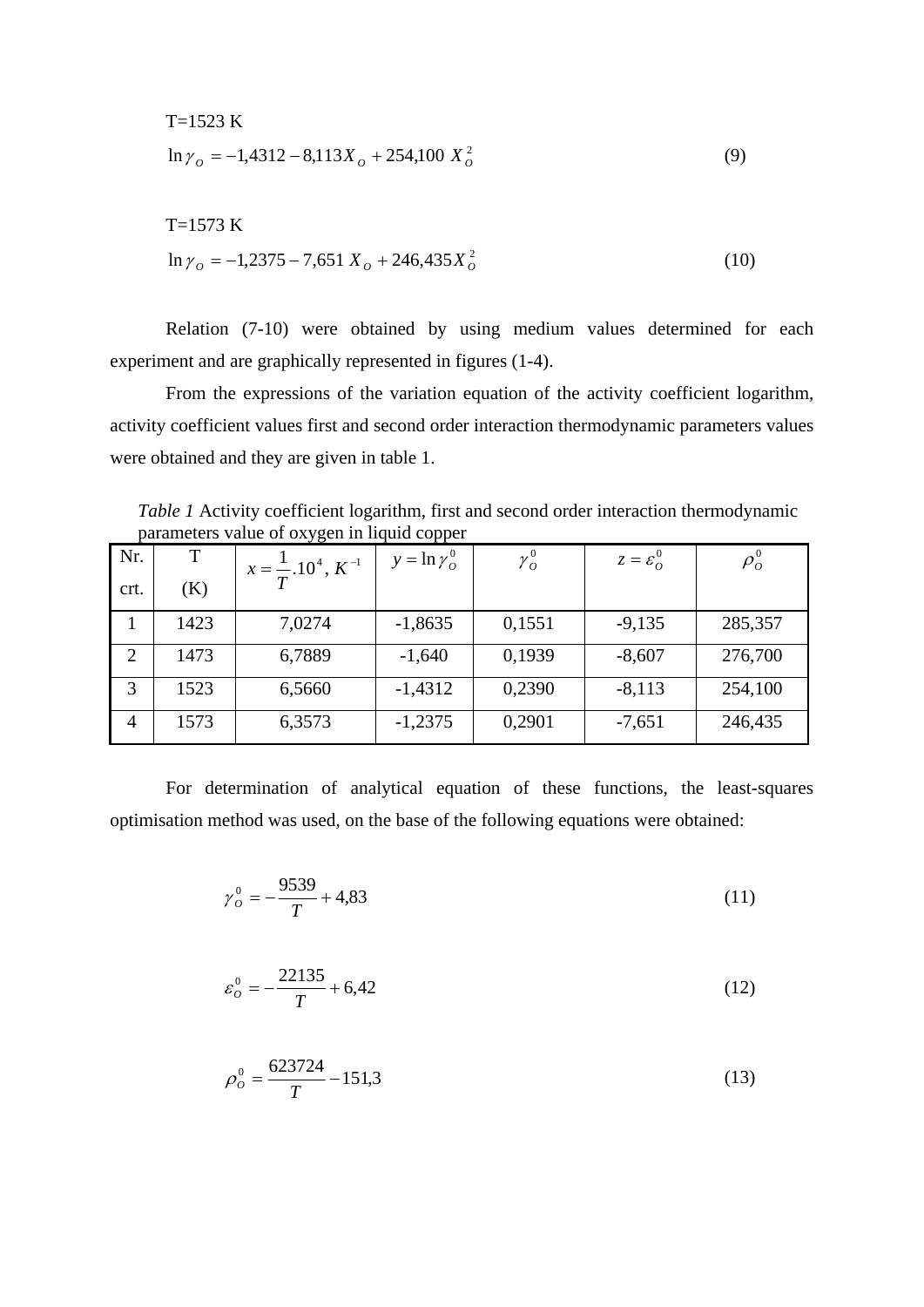

Figure 1 Logarithmic activity coefficient of oxygen at infinite dilution in liquid copper at T=1423K.



Figure 2 Logarithmic activity coefficient of oxygen at infinite dilution in liquid copper at T=1473K.



Figure3 Logarithmic activity coefficient of oxygenat infinite dilution in liquid copper at T=1523K.



Figure 4 Logarithmic activity coefficient of oxygen at infinite dilution in liquid copper at  $T=1573K$ .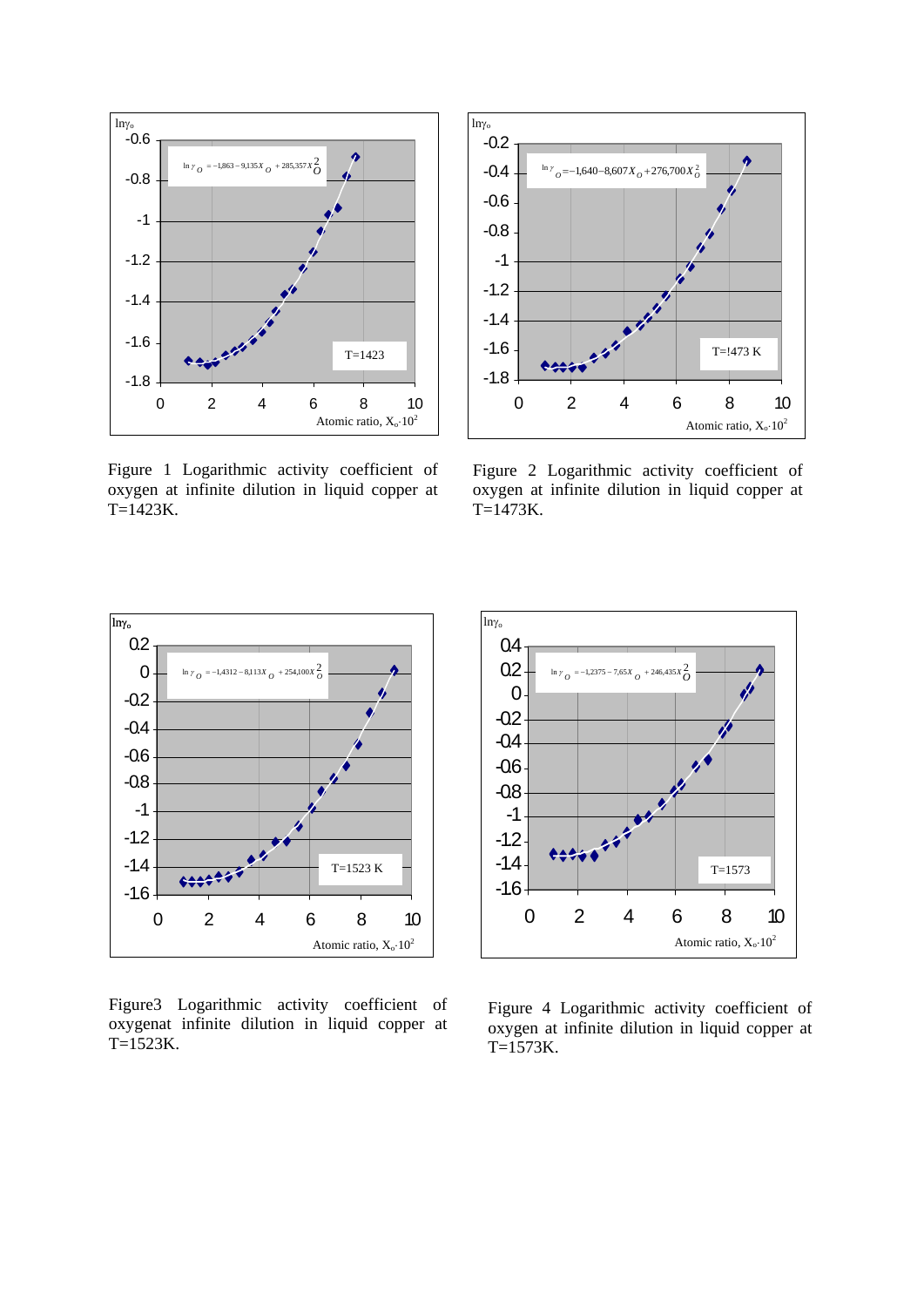### **3. DISCUSSION**

The second parameters is defined in general [4] by: *i* / *P*,*I*  $i = \lim_{k \to \infty} \left[ \frac{U - \ln f_k}{k} \right]$  $\sum_{k}$   $\sum_{i=1}^{n}$   $\partial x_i$   $\Big|_{P_i}$  $\lim \left( \frac{\partial^2 \ln \gamma_k}{\partial x} \right)$ ⎠  $\setminus$  $\parallel$ ⎝  $\sqrt{2}$ ∂  $\rho_k^i = \lim \left( \frac{\partial^2 \ln \gamma_k}{\partial \rho_k} \right)$  . Runs was

a chosen for the analysis due to its large oxygen concentration range, and the parameters are calculated at  $1150-1300^{\circ}$ C by using the method of least squares. The results are shown in fig.5.

Scatter in the numerical values is relatively large (about  $\pm 30\%$ ), but the magnitude of the second order parameter is significant, its contribution to the activity coefficient of oxygen being considerable in the conditions of copper fire-refining.

The equations, which express the dependence of the activity, limit coefficient as a function of the atomic ratio established in the present work (7-10) allowed the determination of the activity limit coefficient and the thermodynamic interaction parameters.

 The values of the activity limit coefficient presented in table 1 are in a very good agreement with the values obtained by Kulkarni [2] and who indicated the following values: 0,245 at  $1250^{\circ}$ C and 0,285 at  $1300^{\circ}$ C.

 Taskinen [1] used an electrochemical method with a reference electrode from air and established the following values for the activity coefficient:  $0,258$  at  $1250^{\circ}$ C and  $0,315$  at 1300° C which are in very good agreement with the values presented in table 1.

 Regarding the first order interaction coefficient of oxygen in liquid copper-oxygen, the present work show an increase of this one from -7,651 to -8,11 once the temperature grows from 1250 to 1300°C and second order parameters an increase of this one from 254,1 to 246,43 from 1250 to 1300°C.

Jacob and Jeffes [6] have established the following dependence of the first order coefficient of oxygen in liquid copper-oxygen:  $\varepsilon_o^0 = 7.83 - \frac{23950}{T}$ . The equation established in the present work (12) is in a good agreement with Jacob and Jeffes.

 Figure 5 show a comparison of the present results with the work of Kuxmann and Riecke [8] regarding the second order parameters. Scatter in the numerical values is relatively large but the magnitude of the second order parameter is significant and is also in fair agreement with the assessment of Kuxmann and Riecke.

 Thus, the obtained values in the present work for the first and second order interaction coefficient of oxygen are a bit smaller if experimental errors are considered which can get to 30% or even more, and become significantly close.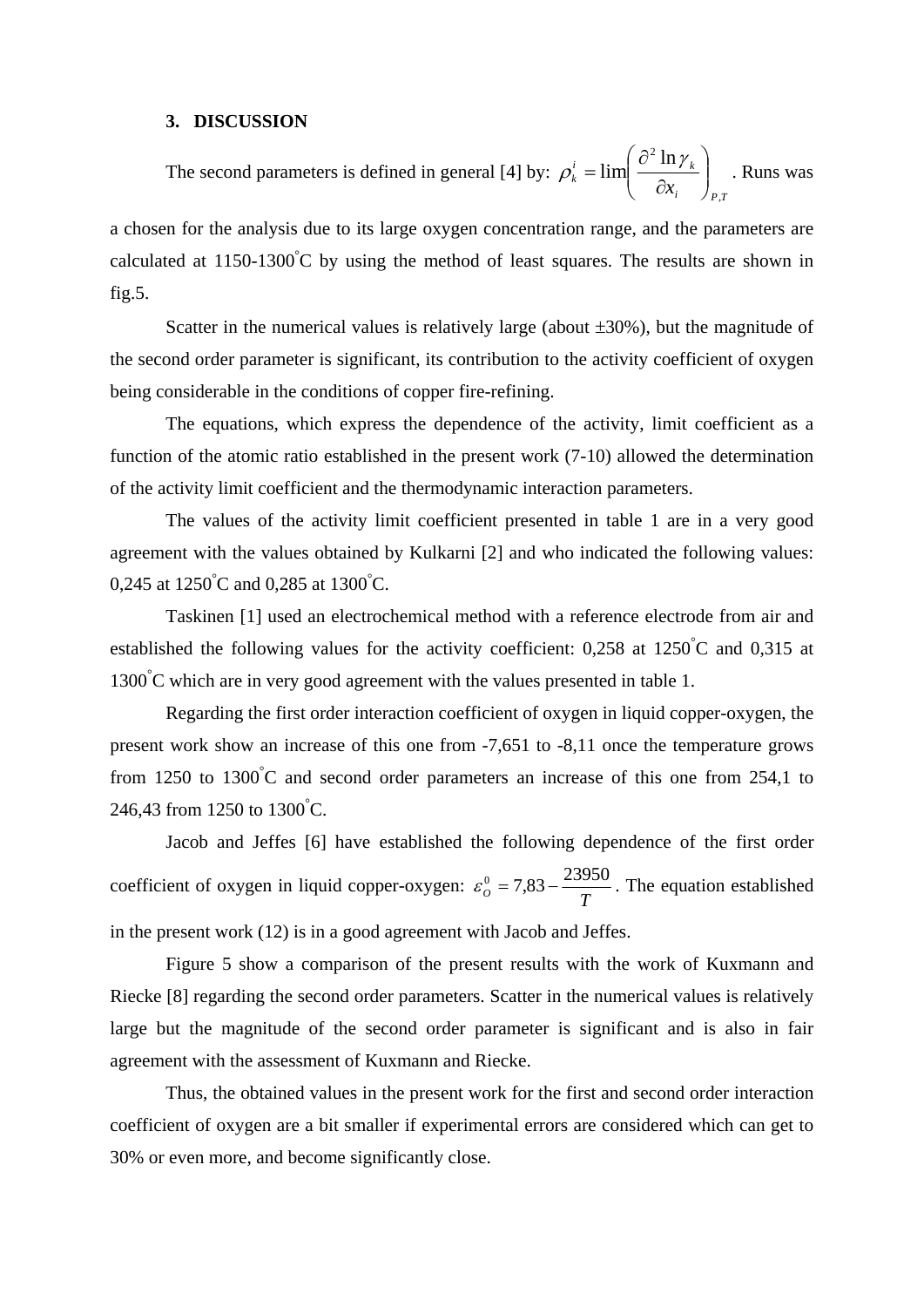

**Fig. 5** *Second order oxygen interaction coefficient in liquid copper-oxygen alloys.*

# **4. CONCLUSIONS**

Liquid equilibrium and solution thermodynamics of oxygen in liquid copper-oxygen alloys have been studied by using a solid state oxygen concentration cell with lime stabilized zirconium as the solid electrolyte. The experimental cell can be written schematically as

Ar, cromel, Cu<sub>(1)</sub> + [O] 
$$
\overline{ZrO_2 + Y_2O_3}
$$
 NiO + Ni, Pt  
\n( $P'_{O_2}$ )  $(P'_{O_2})$ 

Liquid surface were measured at a temperature interval of  $1150-1300^{\circ}$ C. The activity coefficient of oxygen at infinite dilution in liquid copper is:  $\gamma_o^0 = -\frac{9539}{T} + 4,83$  and its deviation from the Henrian behaviour, i.e. the first and second order interaction coefficient of oxygen, is:  $\varepsilon_o^0 = -\frac{22135}{T} + 6,42$ ;  $\rho_o^0 = \frac{623724}{T} - 151,3$ .

 The graphic representation of the activity coefficient logarithm as a function of the oxygen atomic ratio at constant temperature emphasises a parabolic variation, which suggests a typical equation:  $\ln \gamma_o = \ln \gamma_o^0 + \varepsilon_o^0 X_o + \rho_o^0 X_o^2$